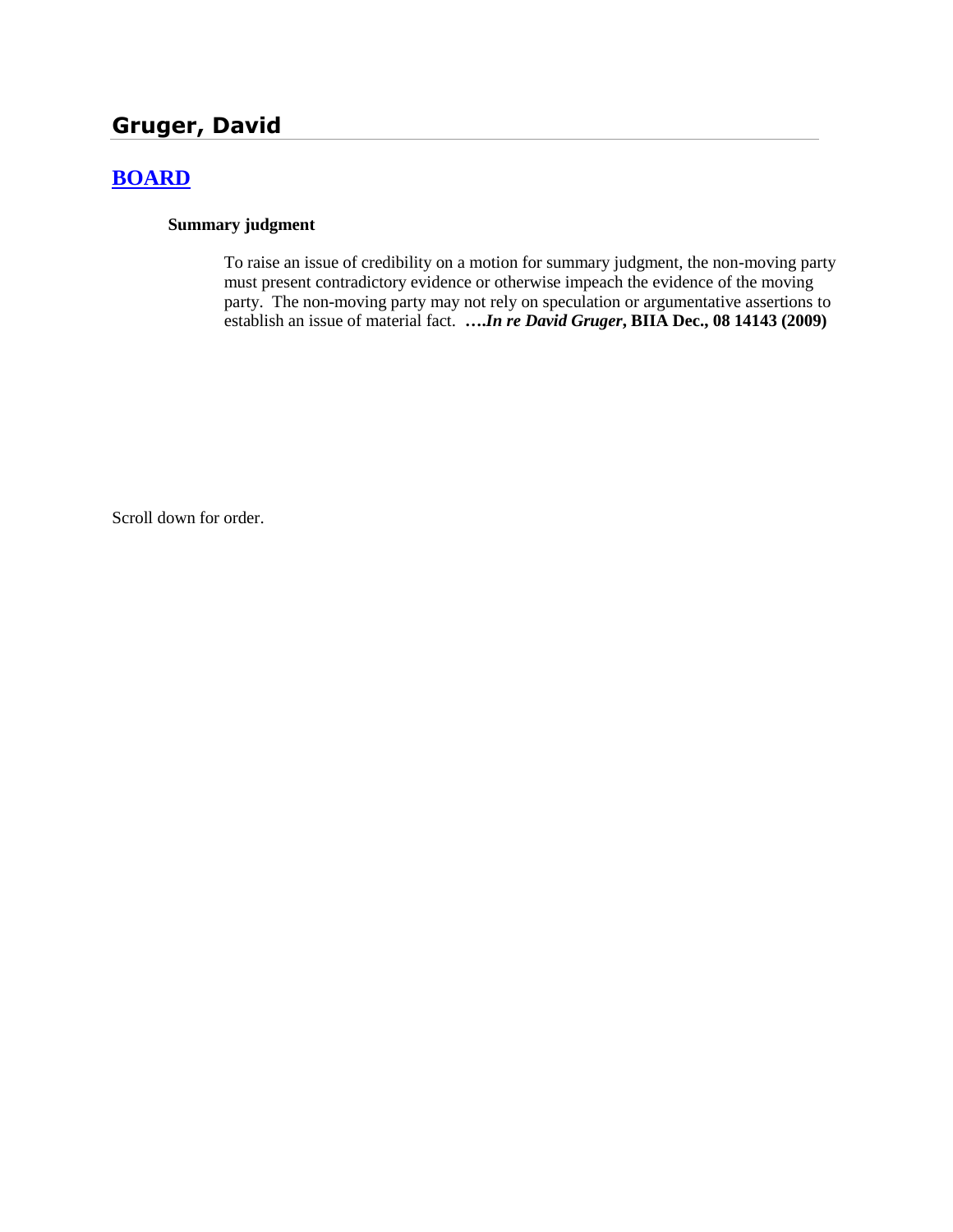### **BEFORE THE BOARD OF INDUSTRIAL INSURANCE APPEALS STATE OF WASHINGTON**

**)**

**)**

**IN RE: DAVID L. GRUGER ) DOCKET NO. 08 14143**

**CLAIM NO. SB-39498 )**

1

2

3

4

13

20

**DECISION AND ORDER** 

APPEARANCES:

5 6 7 8 9 10 Claimant, David L. Gruger, by Robinson & Kole, P.S., Inc., per Nathan T. Dwyer Self-Insured Employer, Lowe's HIW, Inc., by Reinisch Mackenzie, P.C., per Erin Sullivan-Byorick

11 12 Department of Labor and Industries, by The Office of the Attorney General, per Elijah M. Forde, Assistant

14 15 16 17 18 19 The self-insured employer, Lowe's HIW, Inc., filed an appeal with the Board of Industrial Insurance Appeals on May 1, 2008, from an order of the Department of Labor and Industries dated March 27, 2008. In this order, the Department determined that it was unable to reconsider the order dated October 10, 2007, due to lack of jurisdiction; and that the written request for reconsideration was not received within the time limits required by law. The Department order is **REVERSED AND REMANDED**.

### **DECISION**

21 22 23 24 Pursuant to RCW 51.52.104 and RCW 51.52.106, this matter is before the Board for review and decision on a timely Petition for Review filed by the claimant to a Proposed Decision and Order issued on February 26, 2009, in which the industrial appeals judge reversed and remanded the order of the Department dated March 27, 2008.

25 26 27 28 29 30 31 Prior to a hearing on the merits, the industrial appeals judge resolved this matter in a Proposed Decision and Order in which he granted the self-insured employer's motion for summary judgment. We have granted review in order to state our reasons for agreeing that summary judgment was appropriate and to clearly delineate the documents and evidence we considered. CR 56(h) requires that the "order granting or denying the motion for summary judgment shall designate the documents and other evidence called to the attention of the trial court before the order on summary judgment was entered." In addressing the parties' motions for summary

32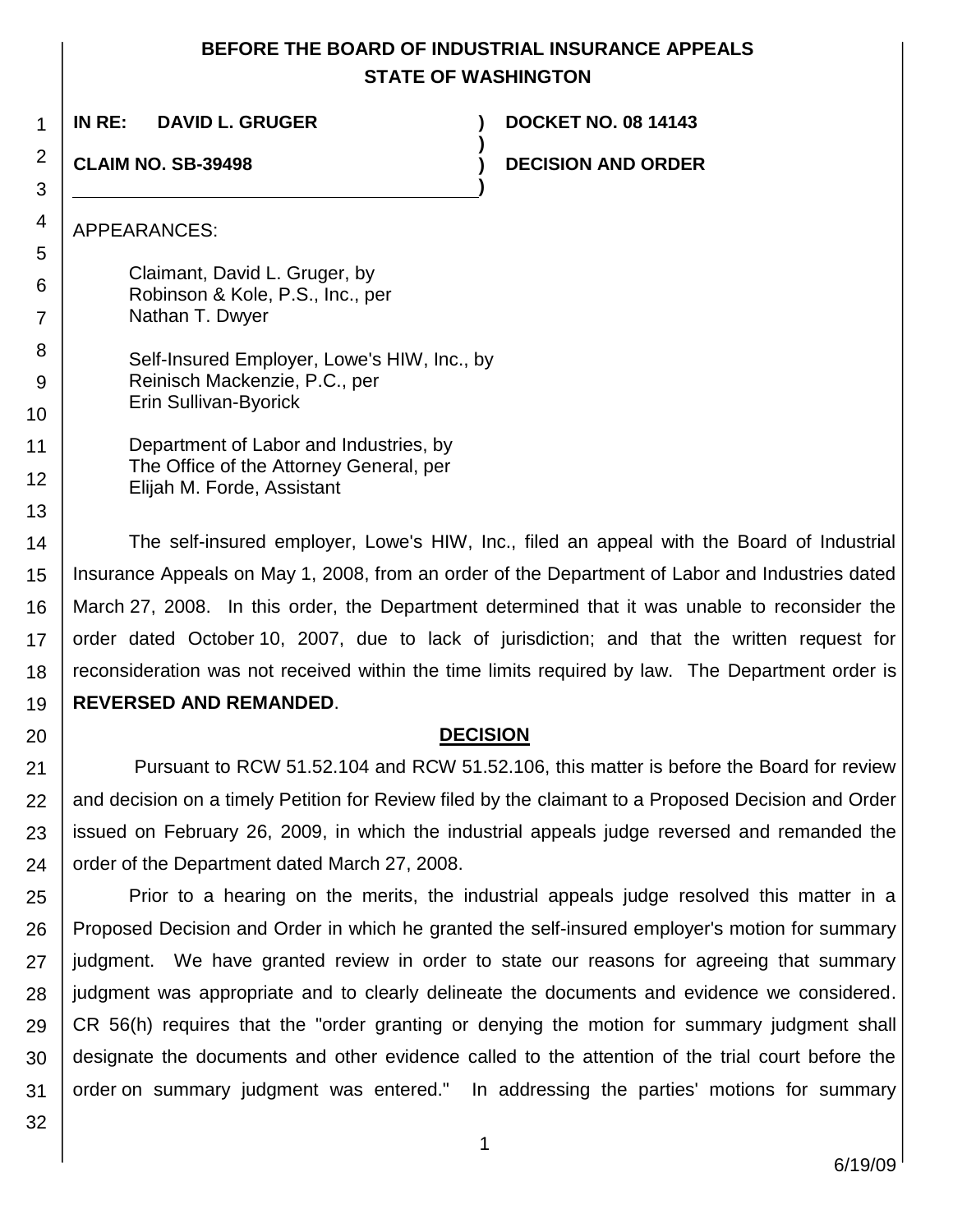1 2 3 4 5 judgment, we have considered the stipulated jurisdictional history, as well as a declaration signed by Joseph D. Taylor, an account specialist employed by Specialty Risk Services, the third-party insurance administrator for the self-insured employer. The claimant and the Department opposed the motion with oral argument. They did not file supporting written affidavits, declarations, or other documents.

6 7 8 9 10 11 12 13 14 15 16 17 The parties stipulated into the record the jurisdictional and historical facts that establish the Board's jurisdiction and provide the historical context to the controversy presented by this appeal. On July 5, 2007, the Department received the claimant's application to reopen this claim. On October 3, 2007, the Department issued an order in which it extended the decision period on the application for an additional 60 days, and in which it provided that the decision would be made no later than December 2, 2007. On October 10, 2007, the Department issued an order in which it allowed the application to reopen the claim. On January 14, 2008, the Department received a Protest and Request for Reconsideration filed by the self-insured employer to the order dated October 10, 2007. On March 27, 2008, the Department issued the order under appeal. In the order the Department states, "Labor and Industries is unable to reconsider the Department order dated October 10, 2007 due to lack of jurisdiction. The written request for reconsideration was not received within the time limits required by law."

18 19 20 21 22 23 24 25 26 27 28 29 30 Mr. Taylor's declaration in support of the motion established that he became employed as an account specialist for the third-party administrator, Specialty Risk Services, on October 5, 2007. His duties included managing worker's compensation claims and responding to Department orders and correspondence. According to Mr. Taylor's declaration, as of the date of his statement, August 5, 2008, his employer had no record of receiving the October 10, 2007 Department order and the order was issued "unbeknownst to me." Declaration of Joseph D. Taylor, at 2. Mr. Taylor described a teleconference that took place on January 9, 2008, between himself and Steve Kazda, a Department Claims Administrator. Mr. Taylor inquired as to when the Department would respond to the claimant's application to reopen. Mr. Kazda advised him that the Department had issued the reopening order on October 10, 2007. He told Mr. Kazda that his employer had not received the order. On January 9, 2008, Mr. Taylor issued a Protest and Request for Reconsideration. Mr. Taylor declared that, under normal business practices, the protest was most likely mailed on the same date.

31 32 At the hearing on the motion for summary judgment, the Department and the claimant argued that judgment in favor of the motion would deprive them of the right of cross-examination.

2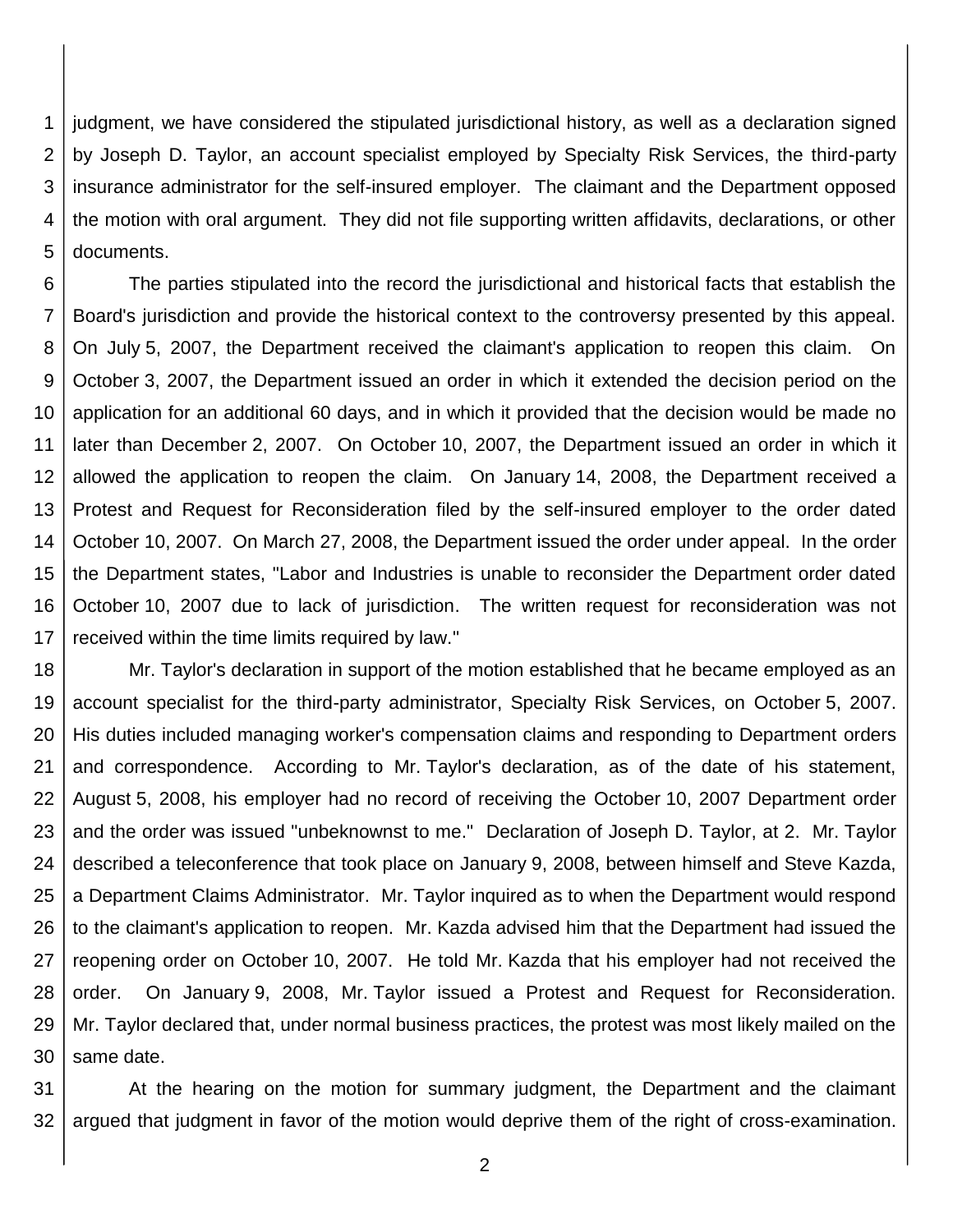1 2 3 The claimant argues that the resolution of the question of communication of the order is a determination of credibility of the witness(s) and summary judgment is not appropriate when credibility of the declarant is at issue.

4 5 6 7 8 9 10 11 12 13 14 15 Although the claimant's assertion that summary judgment is inappropriate when credibility is at issue is supported by case law, it appears that at a minimum, there must be a showing that credibility is at issue. In *Gingrich v. Unigard Security Insurance Co.*, 57 Wn. App. 424 (1990), the court granted summary judgment. In the relevant portion of the decision, the court noted that nothing in the record contradicted the declarant, there was no reason to question his credibility, and cases that suggested summary judgment is not appropriate when credibility is an issue did not apply in that circumstance. *Gingrich*, at 429. Cases that support denial of summary judgment to allow cross-examination on credibility uniformly require, at a minimum, a showing of inconsistent statements by the declarant. The Supreme Court has stated, "To raise an issue of credibility at a hearing on a motion for summary judgment, the nonmoving party must present contradictory evidence or otherwise impeach the evidence of the moving party." *Dunlap v. Wayne,* 105 Wn.2d 529, 536 (1986).

16 17 18 19 20 21 22 23 24 The limited record contains nothing to contradict the statement that the order was not received by Mr. Taylor or the statement that there is no record of Specialty Risk Services having received the order. We have only argument from the worker and the Department that they want to cross-examine with regard to receipt of the order. It is clear that the worker and the Department have nothing more than speculation that the employer may have received the order. The non-moving party may not rely on speculation or argumentative assertions to establish an issue of material fact. *Heath v. Uraga,* 106 Wn. App. 506 (2001). Without contradictory evidence or evidence that would otherwise impeach the evidence of the self-insured employer, we will not deny the motion for summary judgment in order to allow cross-examination of the declarant.

25 26 27 28 29 30 31 32 Mr. Taylor's statements do not raise a genuine issue of material fact. Even giving all reasonable inferences to the nonmoving party, there is no other conclusion to draw except that Mr. Taylor and Specialty Risk Services (as party employer's representative) did not receive the October 10, 2007 Department order until January 9, 2008. The undisputed facts in this case establish that Mr. Taylor sent his protest either on the day he received the January 9, 2008 order, or the following day. Certainly, this is within the 60 days allowed under the statute, and the protest is timely. As such, this matter is remanded to the Department to act on the employer's January 9, 2008 timely protest from the Department order dated October 10, 2007.

3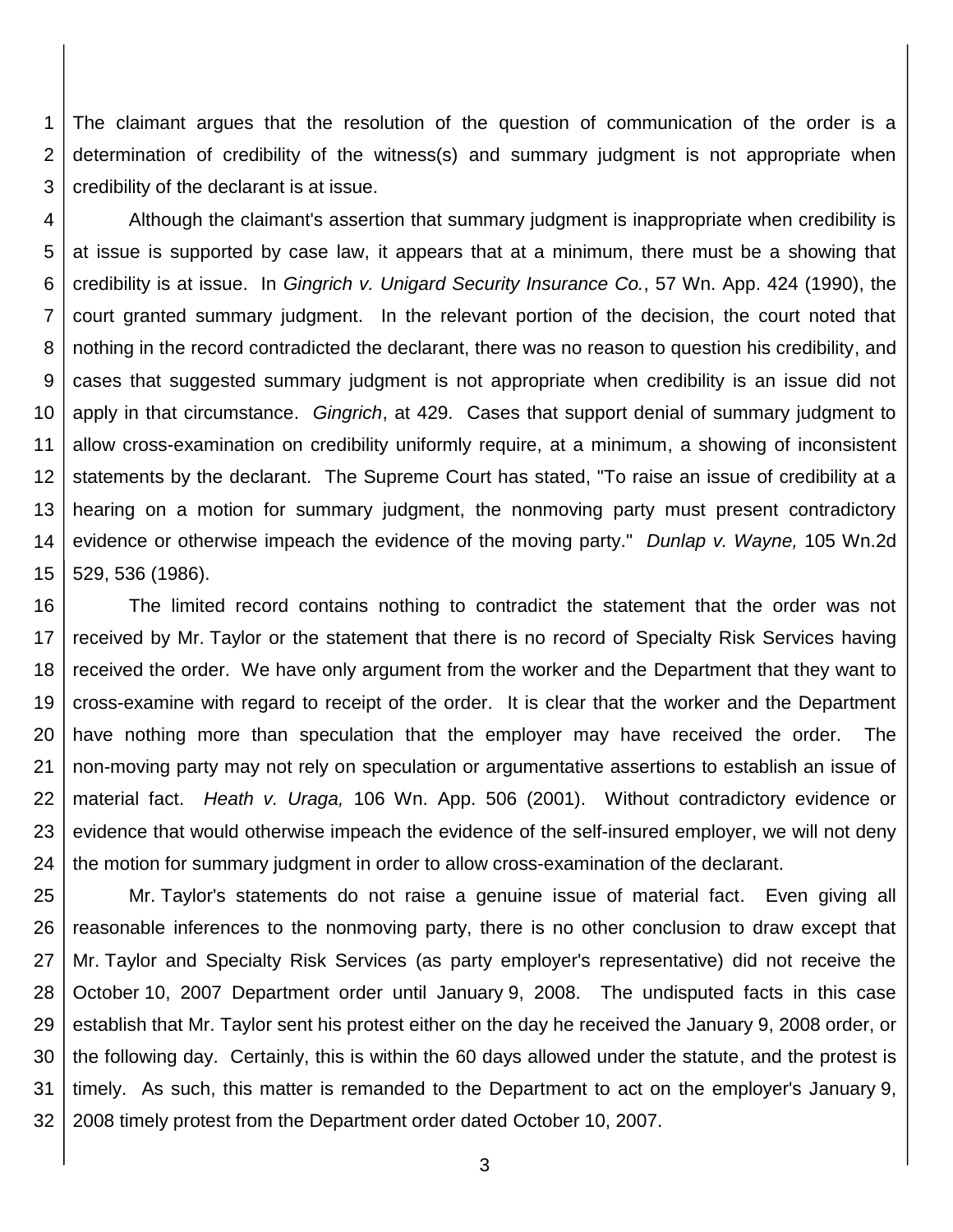| 1                    |                | <b>FINDINGS OF FACT</b>                                                                                                                                                                                                                                                                                       |
|----------------------|----------------|---------------------------------------------------------------------------------------------------------------------------------------------------------------------------------------------------------------------------------------------------------------------------------------------------------------|
| 2<br>3<br>4          | 1 <sub>1</sub> | On July 16, 2006, the claimant, David L. Gruger, filed an Application for<br>Benefits with the Department of Labor and Industries in which he<br>alleged he sustained an injury to his back on July 11, 2006, while<br>working in the course of his employment with Lowe's HIW.                               |
| 5<br>6<br>7          |                | On February 8, 2007, the self-insured employer issued an order in which<br>it closed the claim effective February 8, 2007, with medical benefits only<br>and without award for time-loss compensation benefits or an award for<br>permanent partial disability.                                               |
| 8<br>9               |                | On July 5, 2007, the claimant filed an application to reopen his claim<br>with the Department of Labor and Industries.                                                                                                                                                                                        |
| 10<br>11             |                | On October 3, 2007, the Department issued an order in which it stated<br>that the Department was extending its decision period for an additional<br>60 days and that the Department would make a decision no later than<br>December 2, 2007.                                                                  |
| 12<br>13<br>14       |                | On October 10, 2007, the Department issued an order in which it<br>reopened the claim effective June 7, 2007, for authorized treatment and<br>action as indicated.                                                                                                                                            |
| 15<br>16             |                | On January 14, 2008, the Department of Labor and Industries received<br>a Protest and Request for Reconsideration from the employer from the<br>Department order dated October 10, 2007.                                                                                                                      |
| 17<br>18<br>19<br>20 |                | On March 27, 2008, the Department issued an order in which it stated<br>that the Department was unable to reconsider the Department order<br>dated October 10, 2007, due to lack of jurisdiction; that the written<br>request for reconsideration was not received within the time limits<br>required by law. |
| 21<br>22             |                | On May 1, 2008, the employer filed a Notice of Appeal with the Board of<br>Industrial<br>Insurance Appeals from the Department order dated<br>March 27, 2008.                                                                                                                                                 |
| 23<br>24             |                | On May 6, 2008, the Board granted the employer's appeal under Docket<br>No. 08 14143, and agreed to hear the appeal.                                                                                                                                                                                          |
| 25                   | 2.             | The Department order dated October 10, 2007, was communicated to<br>the employer on January 9, 2008.                                                                                                                                                                                                          |
| 26<br>27             | 3.             | The employer filed a Protest and Request for Reconsideration from the<br>Department order dated October 10, 2007, on January 14, 2008.                                                                                                                                                                        |
| 28<br>29             | 4.             | The stipulated jurisdictional history and the declaration submitted by the<br>self-insured employer demonstrate that there is no genuine issue as to<br>any material fact.                                                                                                                                    |
| 30                   |                | <b>CONCLUSIONS OF LAW</b>                                                                                                                                                                                                                                                                                     |
| 31<br>32             | 1.             | The Board of Industrial Insurance Appeals has jurisdiction over the<br>parties to and the subject matter of this appeal.                                                                                                                                                                                      |